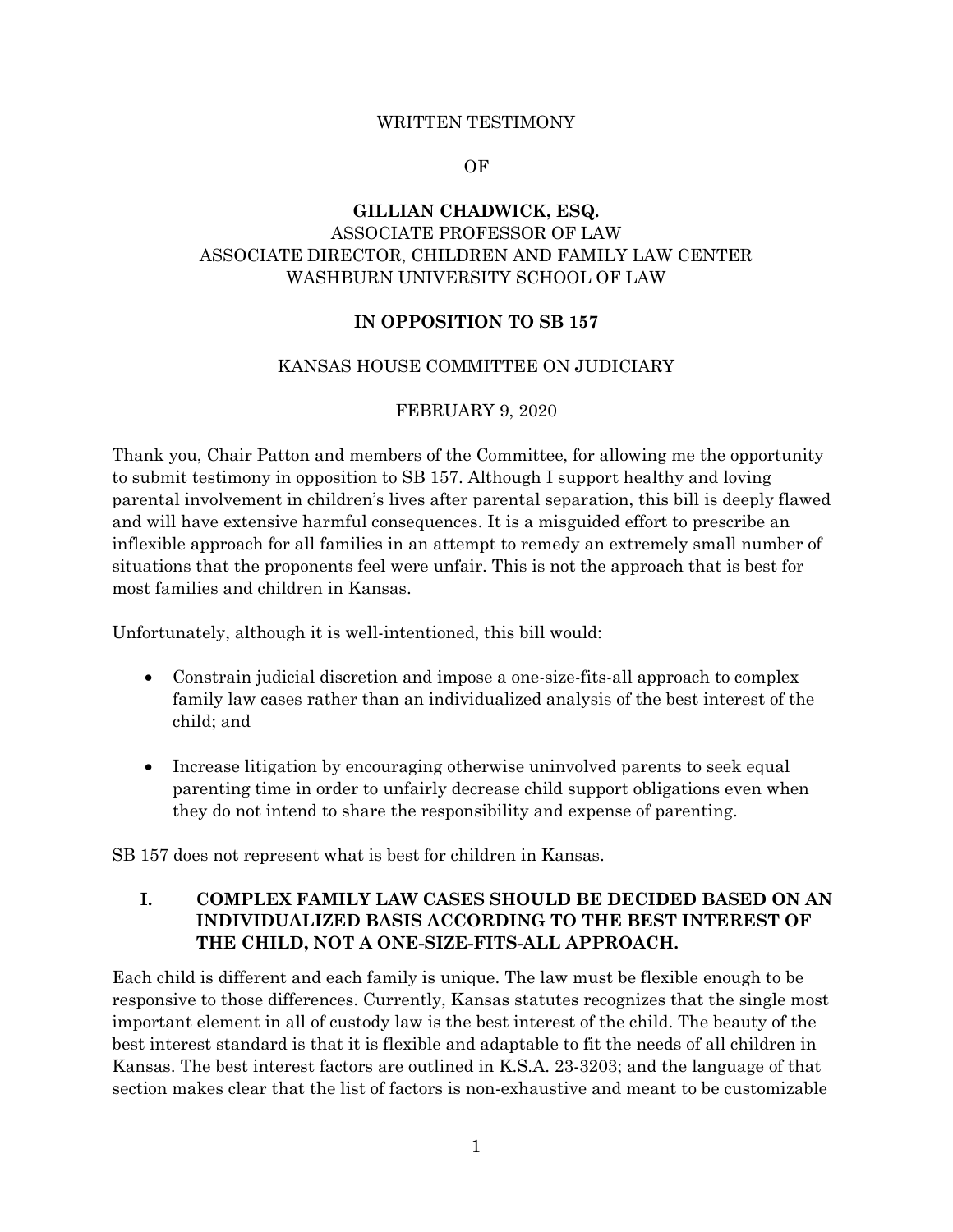as applied to each family. K.S.A. 23-3208 entitles each parent to *reasonable parenting time.*  The flexibility of these provisions is by design, aimed at meeting the unique needs of each child. Currently, the law recognizes that what is best for one child may not be best for another. This bill, by contrast, would significantly limit that flexibility by requiring the same prescribed presumptive result for all families.

Custody arrangements can and should be adapted to meet the needs of each family. That goal is much better served without the strictures of a one-size-fits-all presumption. This bill would impose a presumption of equal parenting time regardless of the facts of any particular case or the needs of any particular child. Parents would have to fight to overcome the presumption, creating needless conflict (as outlined below).

Children deserve to have their fates set not by statutory boilerplate language, but by an individualized analysis to determine what is in their best interest. The one-size-fits-all approach of this bill does not meet the needs of Kansas children and families.

# **II. THIS BILL WILL ENCOURAGE DESTRUCTIVE LITIGATION BY INCENTIVIZING UNINVOLVED PARENTS TO SEEK EQUAL PARENTING TIME IN ORDER TO UNFAIRLY DECREASE CHILD SUPPORT OBLIGATIONS EVEN WHEN THEY DO NOT INTEND TO SHARE THE RESPONSIBILITY AND EXPENSE OF PARENTING.**

If this bill were to pass, a parent who has been completely absent from a child's life would be presumptively entitled to equal parenting time. Equal parenting time would generally eliminate the absent parent's child support obligation (and may even shift the obligation to the caretaker parent), even when there is no evidence indicating that the absent parent actually plans to share in the obligation and expense of co-parenting. Equal parenting time would be presumed even if the child had not seen the absent parent for years—even if the child had *never met* the absent parent. No matter how it might affect or disrupt the child, equal parenting time would be presumed. A primary caretaker parent would have to go to court and rebut the presumption of shared custody, thus creating a need for litigation.

Based on my previous professional experience, I am very familiar with the problems that a joint custody presumption creates. Before I joined the faculty at Washburn University School of Law, I practiced for seven years representing low-income victims of domestic violence in the District of Columbia, one of the few jurisdictions at the time that had a statutory presumption in favor of joint legal custody.<sup>1</sup> That presumption created a number of disastrous problems for families in D.C.

<sup>1</sup> Maritza Karmely, *Presumption Law in Action: Why States Should Not Be Seduced into Adopting A Joint Custody Presumption,* 30 NOTRE DAME J.L. ETHICS & PUB. POL'Y 321 (2016) ("There are a few jurisdictions, however, that have enacted more than a preference for joint custody or shared parenting. By way of example, both Louisiana and the District of Columbia have enacted statutes which contain a presumption that joint custody is in a child's best interests when the parents are not in agreement.").